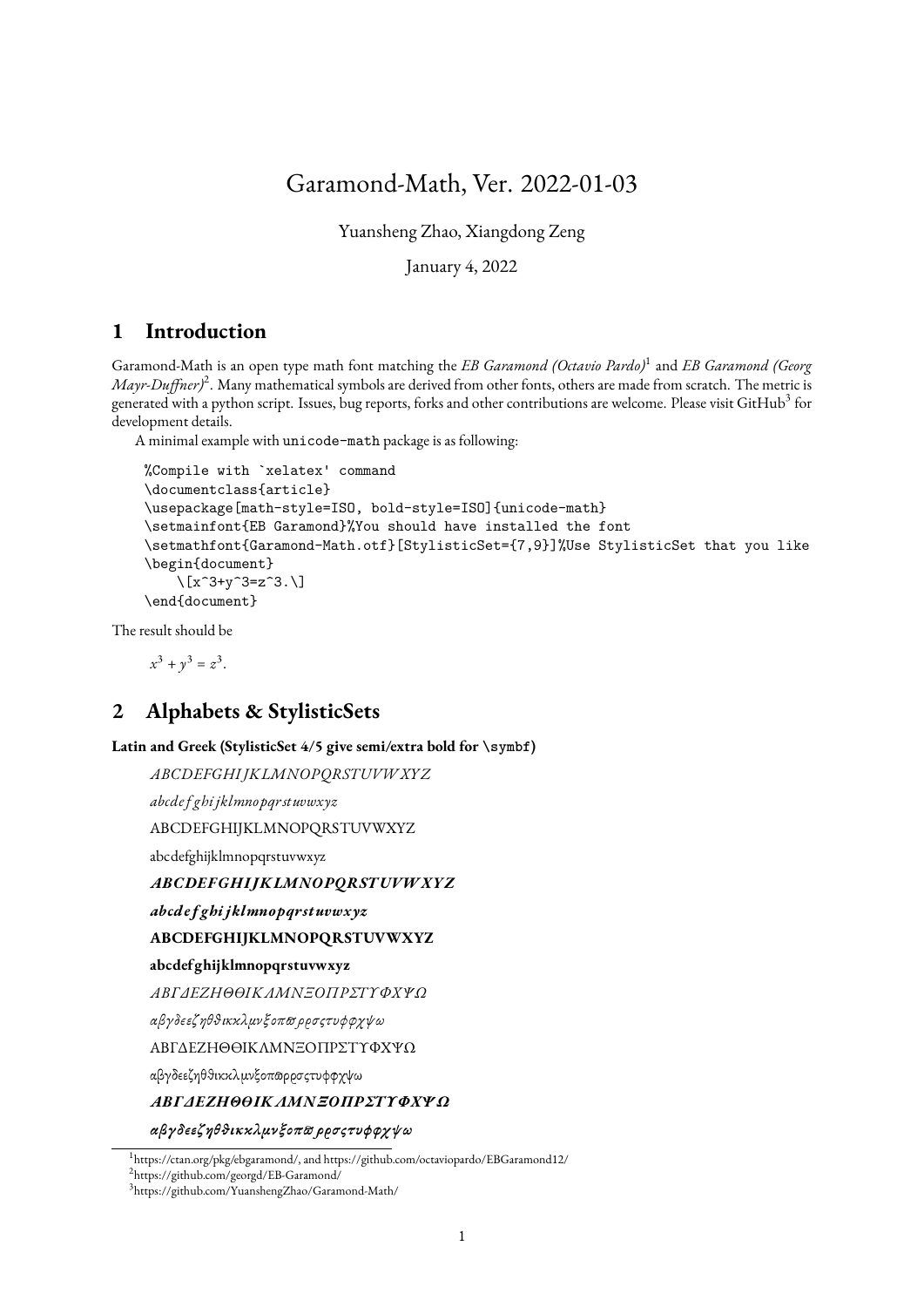### ΑΒΓΔΕΖΗΘΘΙΚΛΜΝΞΟΠΡΣΤΥΦΧΨΩ

αβγδεεζηθθικκλμνξοπωρρσςτυφφχψω ABCDEFGHIJKLMNOPQRSTUVWXYZ abcdefghijklmnopqrstuvwxyz ABCDEFGHI IKLMNOPORSTUVWXYZ abcdefghijklmnoparstuvwxyz

#### **Sans and Typewriter: From Libertinus Math<sup>4</sup>**

ABCDEFGHIJKLMNOPQRSTUVWXYZ abcdef ghijklmnopqrstuvwxyz ABCDEFGHIJKLMNOPQRSTUVWXYZ abcdefghijklmnopgrstuvwxvz **ABCDEFGHIJKLMNOPQRSTUVWXYZ** 

abcdefghijklmnopqrstuvwxyz ABCDEFGHIJKLMNOPQRSTUVWXYZ abcdefghijklmnopqrstuvwxyz ABCDEFGHIJKLMNOPQRSTUVWXYZ abcdefghijklmnopqrstuvwxyz

## **Blackboard (StylisticSet 1 → rounded XITS Math** $^5$ **)**

**ABCDEFGHIJKLMNOPQRSTUVWXYZ** abcdefghijklmnopqrstuvwxyz ABCDEFGHIJKLMNOPORSTUVWXYZ abcdefqhijklmnopqrstuvwxyz

#### **Script: Rounded XITS Math [StylisticSet 3** → **scaled CM; 8** → **Garamond-compatible ones (experimental)]**

*АВЕДЕFSHIJKLMNOPORSTUVWXYL* 

 $abcde\{qhi\}$ jkl mnop $q$ rstuvwxyz

### ARCDEFCHIJKLMNOPQRSTUVWXYX

## ${abcdefghijk}$ lmnopqrstuvwxyz

ABCDEFGHIJKLMNOPQRSTUVWXYZ

### ABCDEFGHIJKLMNOPQRSTUVWXYZ

 ${\mathcal{A}} {\mathcal{B}} {\mathcal{C}} {\mathcal{D}} {\mathcal{E}} {\mathcal{F}} {\mathcal{G}} {\mathcal{H}} {\mathcal{I}} {\mathcal{K}} {\mathcal{L}} {\mathcal{M}} {\mathcal{N}} {\mathcal{O}} {\mathcal{P}} {\mathcal{Q}} {\mathcal{R}} {\mathcal{S}} {\mathcal{T}} {\mathcal{U}} {\mathcal{V}} {\mathcal{W}} {\mathcal{K}} {\mathcal{Y}} {\mathcal{Z}}$ 

abcdefghijklmnoparstuvwxyz

## **Fraktur: From Noto Sans Math**<sup>6</sup>

UBCDEFG5JJRLMMOPQRGTUBWXV3

abcdefghijtImnopqrstuvwxn3

#### UBCDEFG533RLMNDBQRGTUBWXY3

#### abcdefghijflmnopgrstuvwxy3

<sup>4</sup> https://github.com/khaledhosny/libertinus/

<sup>5</sup> https://github.com/khaledhosny/xits/

<sup>6</sup> https://github.com/googlefonts/noto-fonts/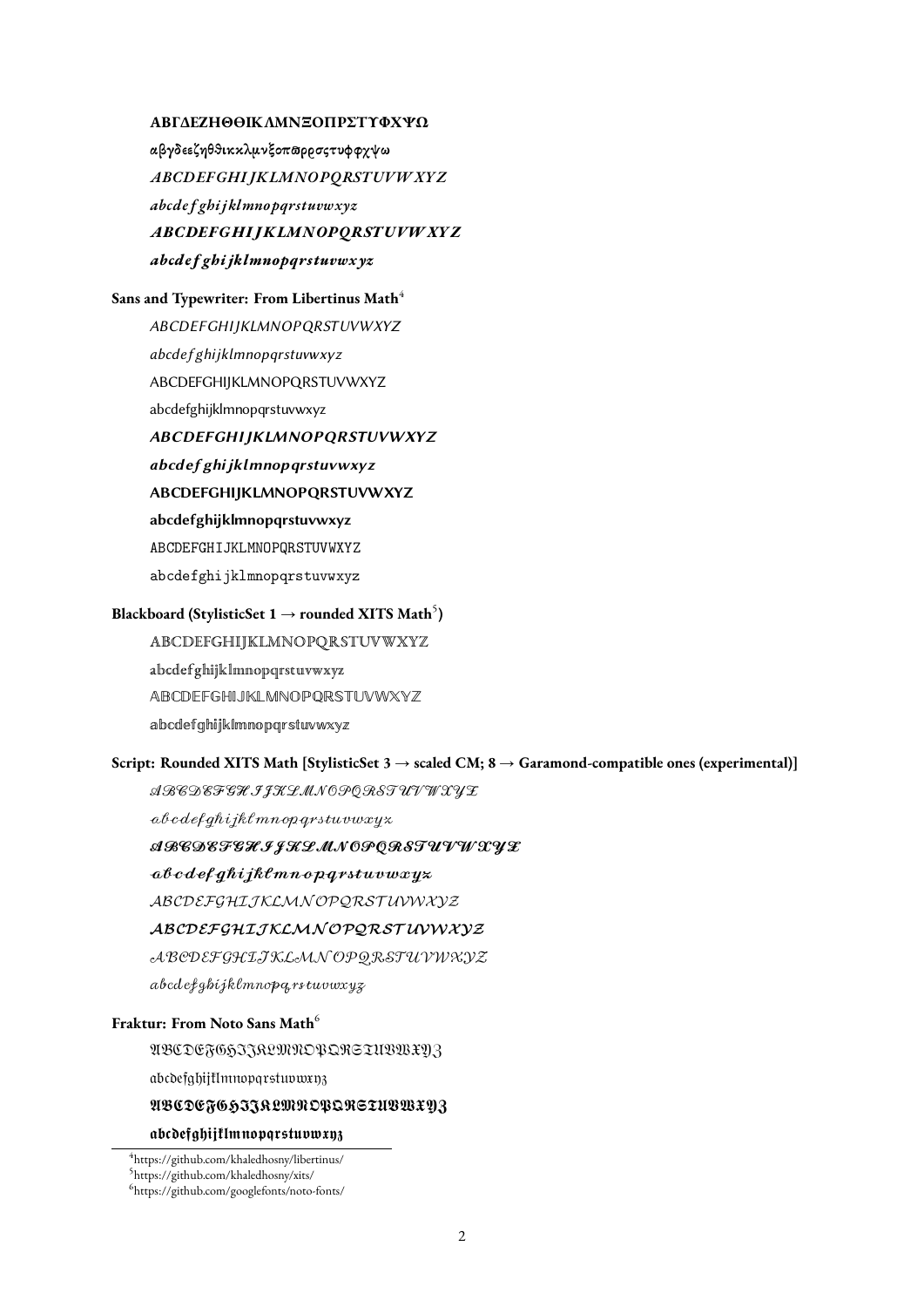#### **Digits: Same width between weight and serif/sans**

3.141592653589793238462643383279502884197169399375105820974944592307816406286 3.141592653589793238462643383279502884197169399375105820974944592307816406286 3.141592653589793238462643383279502884197169399375105820974944592307816406286

**\partial: (StylisticSet 2** → **curved ones)**

$$
\partial_{\mu}(\partial^{\mu}\phi) - \epsilon^{\lambda\mu\nu}\partial_{\mu}(A_{\lambda}\partial_{\nu}f)
$$

$$
\partial_{\mu}(\partial^{\mu}\phi) - \epsilon^{\lambda\mu\nu}\partial_{\mu}(A_{\lambda}\partial_{\nu}f)
$$

**\hbar: (StylisticSet 6** → **horizontal bars)**

 $*b*$ 

**Italic : (StylisticSet 10** → **out-bending ones)**

 $\hbar = \frac{\mathbf{b}}{2\pi}$   $\hbar = \frac{\mathbf{h}}{2\pi}$ 

**\tilde: (StylisticSet 9** → **"normal" ones)**

$$
\tilde{F} \qquad \tilde{F}
$$

**\int: (StylisticSet 7** → **a variant with inversion symmetry)**

$$
\oint_{\partial \Sigma} \vec{E} \cdot d\vec{l} = -\frac{1}{c} \frac{d}{dt} \iint_{\Sigma} \vec{B} \cdot d\vec{S}
$$
\n
$$
\oint_{\partial \Sigma} \vec{E} \cdot d\vec{l} = -\frac{1}{c} \frac{d}{dt} \iint_{\Sigma} \vec{B} \cdot d\vec{S}
$$

**Binany Operators: (StylisticSet 11** → **larger ones)**

$$
s = A + b \times 1 \div x^3
$$
  

$$
s = A + b \times 1 \div x^3
$$

#### **Other Symbols**

⓪①②③④⑤⑥⑦⑧⑨⑩⑪⑫⑬⑭⑮⑯⑰⑱⑲⑳㉑㉒㉓㉔㉕㉖㉗㉘㉙㉚㉛㉜㉝㉞㉟㊱㊲㊳㊴㊵㊶㊷㊸㊹㊺㊻㊼㊽㊾㊿

#### ⓿❶❷❸❹❺❻❼❽❾❿⓫⓬⓭⓮⓯⓰⓱⓲⓳⓴

⓵⓶⓷⓸⓹⓺⓻⓼⓽⓾ ⒶⒷⒸⒹⒺⒻⒼⒽⒾⒿⓀⓁⓂⓃⓄⓅⓆⓇⓈⓉⓊⓋⓌⓍⓎⓏ  $0000000000000000000000000$  $\begin{small} \textcircled{0} \end{small}$ ♔♕♖♗♘♙♚♛♜♝♞♟

#### **Extensible Arrow Hack**

The font contains the math table for constructing extensible arrow. However unicode-math does not provide an interface to that. In LuaTEX one can use **\Uhextensible<sup>7</sup>. A** more general solution is to add the following code in preamble.

```
\usepackage{extarrow} %or mathtools
\makeatletter
\renewcommand{\relbar}{\symbol{"E010}\mkern-.2mu\symbol{"E010}\mkern1.8mu}
\renewcommand{\Relbar}{\symbol{"E011}\mkern-.2mu\symbol{"E011}\mkern1.8mu}
\makeatother
```
Then \xleftarrow and other commands will work:

```
CH_3COOH + C_2H_5OH \xrightarrow[\Delta]{H_2SO_4} CH_3COOC_2H_5 + H_2O.
```
<sup>7</sup> https://tex.stackexchange.com/questions/423893/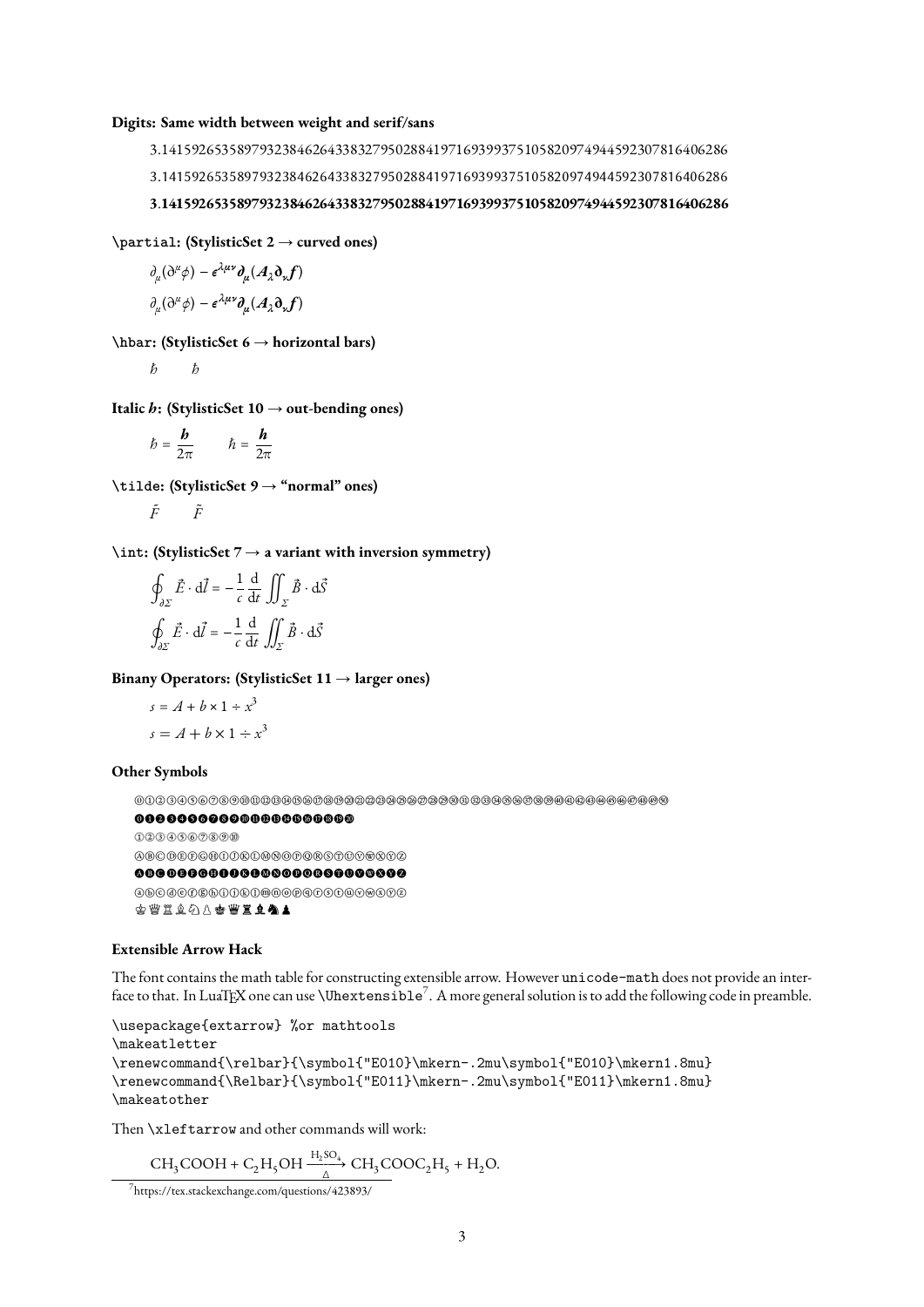# **3 Known Issue**

• Fake optical size. EB Garamond does not contain a complete set of glyphs (normal + bold + optical size of both weights). The "optical size ssty" is made by interpolating different weights at the present (without this, the double script is too thin to be readable).

# **4 Equation Samples**

1 + 2 - 3 x 4 + 5 \n5 x 6 + 7 + 8 = -a \n6 b \n8 c - {z}  
\nV<sub>z</sub>, 3
$$
\hat{\sigma}
$$
:  $x \in A \cup B \subset S \cap T \not\in U$   
\n $R_{m,1}^{k} = \partial_{x} I_{n}^{k} - \partial_{x} I_{n}^{k} + I_{n}^{k} I_{n}^{k} - I_{n}^{k} I_{n}^{k} - I_{n}^{k} I_{n}^{k}$   
\n $T_{n}^{(\delta_{1} - \beta_{1}} \overline{\partial_{x}} - I_{n}^{(\delta_{1} - \beta_{1})} \overline{\partial_{x}} \overline{\partial_{x}} - I_{n}^{k} I_{n}^{k} - \partial_{x} I_{n}^{k} - \partial_{x} I_{n}^{k} \overline{\partial_{x}} \overline{\partial_{x}} \overline{\partial_{x}} \overline{\partial_{x}} \overline{\partial_{x}} \overline{\partial_{x}} \overline{\partial_{x}} \overline{\partial_{x}} \overline{\partial_{x}} \overline{\partial_{x}} \overline{\partial_{x}} \overline{\partial_{x}} \overline{\partial_{x}} \overline{\partial_{x}} \overline{\partial_{x}} \overline{\partial_{x}} \overline{\partial_{x}} \overline{\partial_{x}} \overline{\partial_{x}} \overline{\partial_{x}} \overline{\partial_{x}} \overline{\partial_{x}} \overline{\partial_{x}} \overline{\partial_{x}} \overline{\partial_{x}} \overline{\partial_{x}} \overline{\partial_{x}} \overline{\partial_{x}} \overline{\partial_{x}} \overline{\partial_{x}} \overline{\partial_{x}} \overline{\partial_{x}} \overline{\partial_{x}} \overline{\partial_{x}} \overline{\partial_{x}} \overline{\partial_{x}} \overline{\partial_{x}} \overline{\partial_{x}} \overline{\partial_{x}} \overline{\partial_{x}} \overline{\partial_{x}} \overline{\partial_{x}} \overline{\partial_{x}} \overline{\partial_{x}} \overline{\partial_{x}} \overline{\partial_{x}} \overline{\partial_{x}} \overline{\partial_{x}} \overline{\partial_{x}} \overline{\partial_{x}} \overline{\partial_{x}} \overline{\partial_{x}} \overline{\partial_{x}} \overline{\partial_{x}} \overline{\partial_{x}} \overline{\partial_{x}} \overline{\partial_{x}} \overline{\partial_{x}} \overline{\partial_{x}} \overline{\partial_{x}} \overline{\partial_{x}} \$